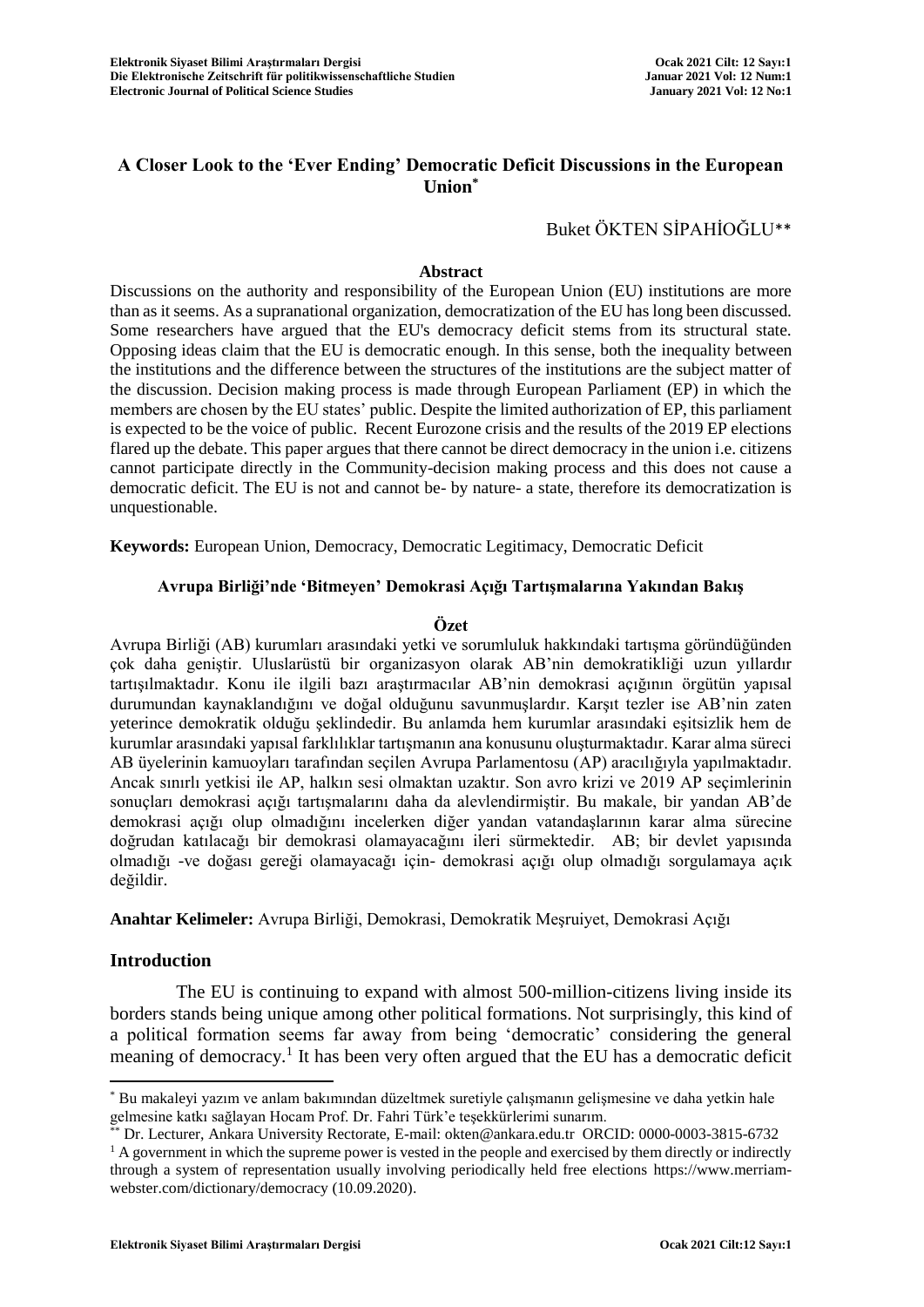but it has been discussed to a lesser extent whether it really needs to be democratic. If only the EU was a single state with its own citizens, own army and had one constitution, one single citizenship would have the chance of direct control over the decision making mechanism. However, in an enlarging EU decision making process, made through EP in which the members are chosen by the EU states' public. Despite the limited authorization of EP, it is expected to be the voice of public.

The democratic deficit in the EU has been studied by various scholars like Majone (1998), Eriksen and Fossum (2002), Zweifel (2002), Moravcsik (2003, 2004), Follesdal and Hix (2006), Nicolaïdis (2003, 2013) and Schmidt (2003, 2013). Each of these scholars brought valuable contributions to the question of whether the EU has a democratic deficit or not; although it is impossible for the scholars to unite under a common idea at the end of the discussions. Therefore, it is possible to argue that the EU's democratic deficit problem is ever ending; seems like it will be long discussed. This article aims to contribute to the debate by evaluating the existing studies about the subject and end up with agreeing one of these ideas. Meanwhile, the article will handle the recent political situations in the EU like Eurozone crises, 2019 EP elections and rise of the Euroskeptic parties in the EP.

This article has a twofold argument. First, it defends that the EU is as democratic as it could be regarding its supranational structure. Secondly, democracy and democratic principles have either never served as the main principles of the EU expected to affect the organization or functioning of the EU in a large extent. This article begins with general comments on democratic deficit in the EU. In the second section, the so-called *superstate* structure of the EU is evaluated. Following section includes the evaluation of the structure of the EU including its institutions. Considering that the EU cannot be treated by its democratic legitimacy, an alternative EU style-democracy is discussed in the subsequent sections. The effects of the Eurozone crisis- economic and political crisis of the EU- and the estimations about the future of the EU's democratic legitimacy are considered in the last section of the article. This article contributes to the debate by evaluating the last EP elections on May 2019 and further discussions on the EU's on-going financial and political crisis.

## **General Comments on 'Democratic Deficit' in the EU**

The EU has changed both its structure and the name in 1993 with Maastricht Treaty and became an economic and political union, a *sui generis* model, an unidentified political object<sup>2</sup> lesser than a federation more than a regime.<sup>3</sup> Moreover it became a union that promise its citizens peace, stability and prosperity and high living standards within its borders. Enlarging itself over the years, the EU has been accused of lacking one of its founding values of democracy. Some scholars defending that the EU does not need democracy -like Andrew Moravscik and Giandomenico Majone- some others still think that there is a democratic deficit in the Union like Andreas Føllesdal and Simon Hix. The Draft Treaty Establishing a Constitution for Europe Commonly opens by a quotation by Thucydides: "Our Constitution is called a democracy because power is not in the hands of a minority but of the greatest number."<sup>4</sup> The ideal features of democracy have never played the desired role in the functioning of the EU.

 $\overline{a}$ 

<sup>2</sup>Speech by Jacques Delors (Luxemburg, 9 September 1985), Retrieved from <https://www.cvce.eu/content/> publication/2001/10/19/423d6913-b4e2-4395-9157 fe70b3ca8521/publishable\_en.pdf.

 $\frac{3}{3}$  Wallace, W, Less than a Federation, More than a Regime: The Community as a Political System. In Wallace, H. (Ed.) Policy-Making in the European Community, Chichester: John Wiley 1983, pp. 403-36.

<sup>4</sup> Hansen, M.H., Thucydides' Description of Democracy (2.37.1) and the EU Convention of 2003", Greek Roman and Bzytantine Studies 48, 2008, pp. 15-26. Retrieved from https://grbs.library.duke.edu.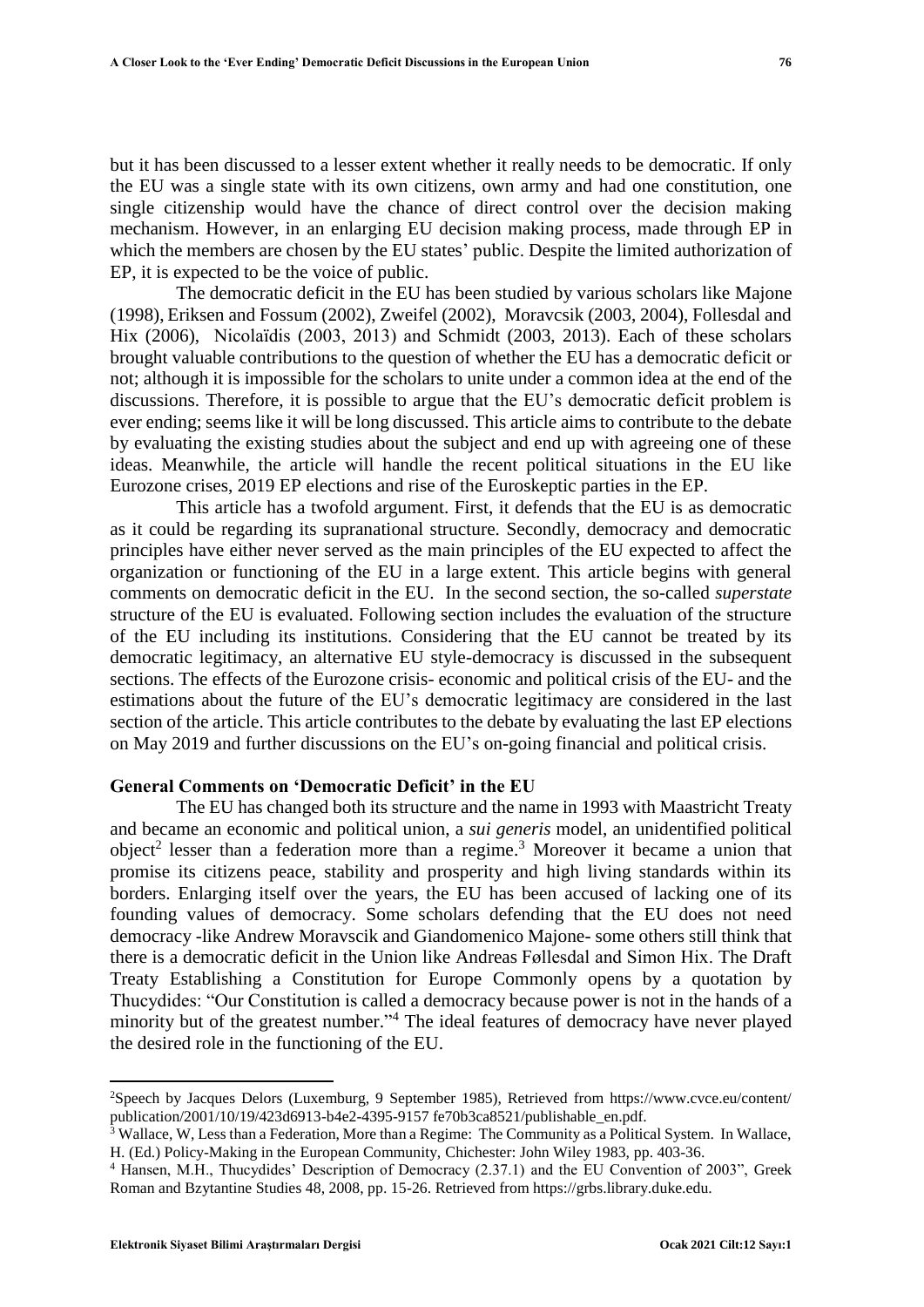Chryssochoou<sup>5</sup> defines democracy as "A method of organizing public life that allows the concerns and interests of citizens to be articulated within the government. Democracy's defining properties are its institutional controls, the peaceful resolution of conflicts in society, meaningful legislative representation, as well as civic inclusion, a political participation."

EUR-lex glossary defines democratic deficit as

"Democratic deficit is a term used by people who argue that the EU institutions and their decision-making procedures suffer from a lack of democracy and seem inaccessible to the ordinary citizen due to their complexity. The real EU democratic deficit seems to be the absence of European politics. EU voters do not feel that they have an effective way to reject a 'government', they do not like, and to change, in some ways, the course of politics and policy" (www.eurolex.europa).

Scicluna argues that the democratic deficit of the EU is a result of the unrepresentative nature of the EU's governing institutions and the lack of popular contestation over policies and political leadership. <sup>6</sup> All the scholars agree that the problem is related to the lack of involvement of the people in the European-level government. Since in classical political theory there is no authorization to use power intrinsic to nation state and because of limited budget authority; the EU cannot be qualified as a nation state<sup>7</sup>. Some scholars define the EU not a *superstate* rather than a political system based on several reasons: the EU lacks having a clear distinction between the 'competencies and powers' and the member states.<sup>8</sup> The EU is an evolving process which is subject to change. Institutional power and authority in the EU are split between the different actors- rather than the so-called *EU citizens*. This brings a natural result of the complexity of the functioning of the EU. Since there are different policy areas; there exist also different actors that govern processes.

According to Dahl "even if nominally democratic political institutions as in the EU, are likely to violate the democratic principle even more extensively than decision making at the national level in democratic countries. Federal systems typically, perhaps invariably, violate the criterion of voting equality, because representation in parliament is not proportional to population or citizens but on the contrary gives disproportionate weight to states, provinces, or regions with smaller populations".<sup>9</sup>

## **The Structure of the EU**

 $\overline{a}$ 

One single state has some features. A population living residing in a specific area is a must for being a state. The EU has approximately 513 million population<sup>10</sup>. If the EU

<sup>5</sup> Chryssochoou, Dimitris N., "EU Democracy and the Democratic Deficit", In Michelle Cini and Nieves Pérez-Solórzano Borragán (Ed), European Union Politics Oxford University Press: Oxford 2003, pp. 377-89., p. 377. <sup>6</sup> Scicluna, N., Politicization Without Democratization: How the Eurozone crisis is Transforming, I-CON 12 (3), 2014, pp. 545-71, p. 253.

<sup>7</sup> Zweifel, T. D., Who is Without sin cast the first stone: The EU's Democratic Deficit in Comparison, Journal of European Public Policy, Vol. 9, No. 5, 2002, pp. 812-40, p. 814.

<sup>8</sup> Kassim, H. "The European Administration: Between Europeanization and Domestication". In Governing Europe Ed. Hayward, J. And Menon, A., Oxford University Press: Oxford 2003, pp. 139-161.

<sup>9</sup> Dahl, Robert A., A Democratic Dilemma: System Effectiveness Versus Citizen Participation, Political Science Quarterly Vol 109, No 1, 1994, pp. 23-34, p.30.

<sup>&</sup>lt;sup>10</sup> Eurostat News release https://ec.europa.eu/eurostat/documents/2995521/9967985/3-10072019-BP-EN.pdf/e152399b-cb9e-4a42-a155-c5de6dfe25d1 (25 August 2019).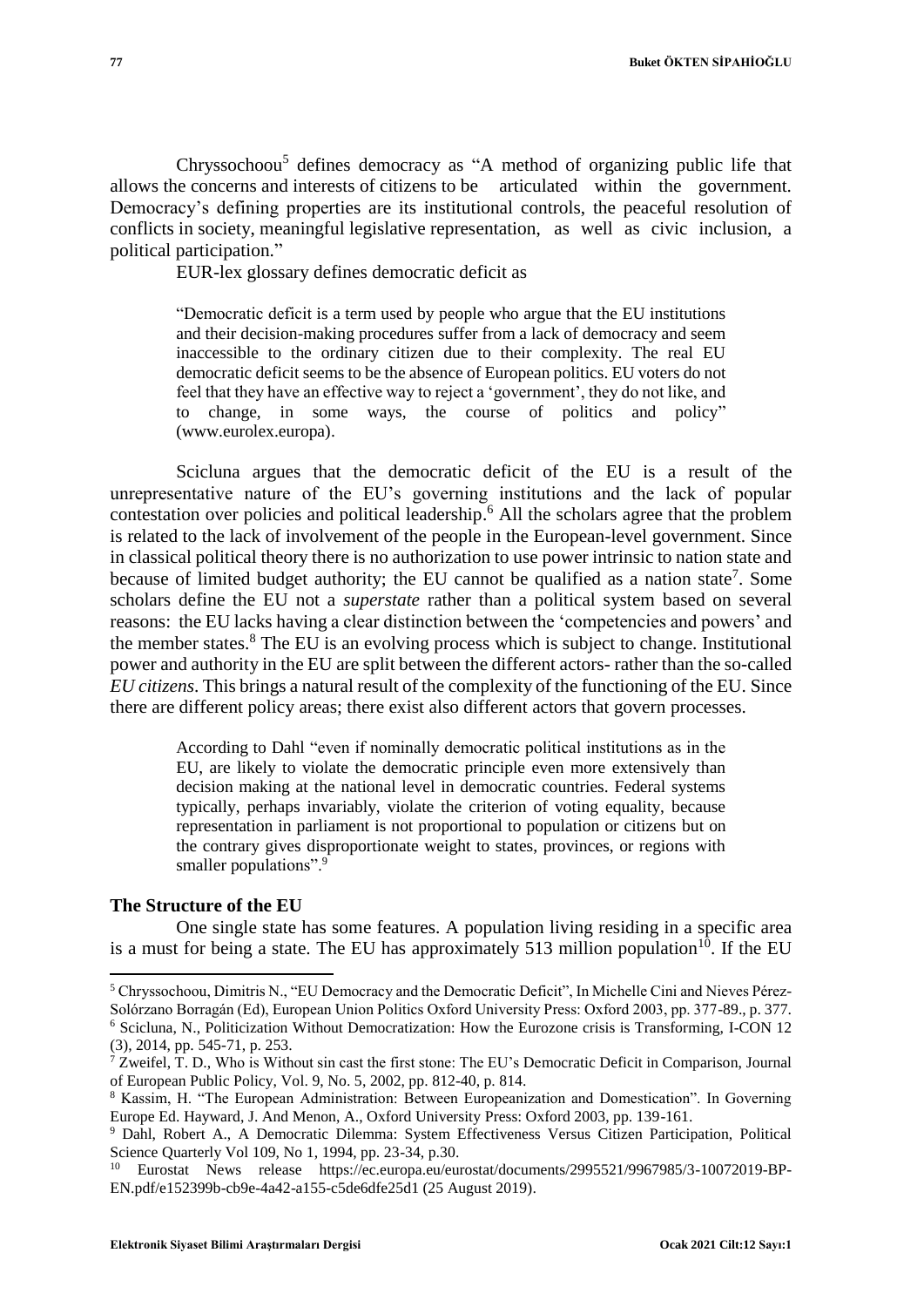were a state, it would be the third most crowded one in the world. An independent state can be established within the territory of a sovereign country. For example, all of the independent countries in the EU are inside the territory of EU since they form the territory of the EU. Although the EU seems like fulfilling the requirements of being a state for some reasons it is different from the ordinary states. Decision making mechanism resides in three institutions: the Council of the European Union, the European Commission and the European Parliament. The Council of the EU consists of heads of state / government of each EU member state (such as the Prime Minister of the United Kingdom, the President of France, and the Chancellor of Germany). These people, or at least the political parties to which they are responsible, are chosen by the citizens of each country, which makes the EU democratic. There is also a Council President attending meetings. The President of the Council is elected by the members of the Council and replaced every two and a half years. The EU Council meets twice in every six months and provides insight into how the EU should be governed and what its priorities should be. But he has no power to implement these ideas. The EC consists of a representative of each EU country and a Commission President $^{11}$ . Each EU member government submits its own candidates to become representatives in the EC, but the President decides which one to accept. So far this kind of governance seems not to be fully democratic.

The task of the EC is to produce ideas for the new laws and policies of the EU; but it cannot officially enact them since this is the competence of the EP. The EP at times should co-legislate policies particularly on high politics areas such as security and defense. The Commission is also required to ensure that the EU countries follow the existing laws. There are 751 members of the EP (MEPs). Each EU country has several MEPs in proportion to its population. MEPs are elected by citizens of the EU countries, such as British MPs, every five years. They vote for the laws proposed by the EC: the majority wins. The EU countries may therefore have to adopt laws that they do not vote for. The degree of democracy within such a government can be questionable.

Citizens of the member states should accept and adopt the idea that the EU is not only economic rather than a political integration that put all the citizens in the middle. According to Majone<sup>12</sup>, as long as the majority of the citizens of the Member States oppose to the idea of a European super-state, while supporting far reaching economic integration, democratic politics cannot be expected to flourish at the European level. Therefore, it can be concluded that the EUs' democratic deficit is justified. It was once assumed that the EU was a nation state with its own boundaries and having its own army and constitution rather than the states' having their own, then democratic deficit would be a subject to the debate. The EU has complicated the processes based on the history of the regional states, where sovereignty is shared with the constituent member states and depending on the conditions of internal acceptance and external recognition; boundaries vary according to geography; identity is the international compound of being at the EU, national and sub-national levels; multi-level, multi-center and multi-form institutions<sup>13</sup>. Therefore, it is tough for the EU to form a truly national 'European' identity. It can be only accepted as a compound of national identities under specific EU constructions. Because of the above arguments, it is possible to

 $\overline{a}$ 

<sup>11</sup> "European Commission" Retrieved from [https://europa.eu/european-union/about-eu/institutions-bodies/](https://europa.eu/european-union/about-eu/institutions-bodies/%20european-commission_en%20(24)  [european-commission\\_en \(24](https://europa.eu/european-union/about-eu/institutions-bodies/%20european-commission_en%20(24) August 2020).

<sup>&</sup>lt;sup>12</sup> Majone, G., Europe's 'Democratic Deficit': The Question of Standards, European Law Journal, Vol. 4, No. 1, 1998, pp. 5-28.

<sup>&</sup>lt;sup>13</sup> Schmidt, V. A. "The European Union: Democratic Legitimacy in a Regional State?", Center for European Studies Working Paper No.112, 2003, https://doi.org/10.1111/j.0021-9886.2004.00537.x.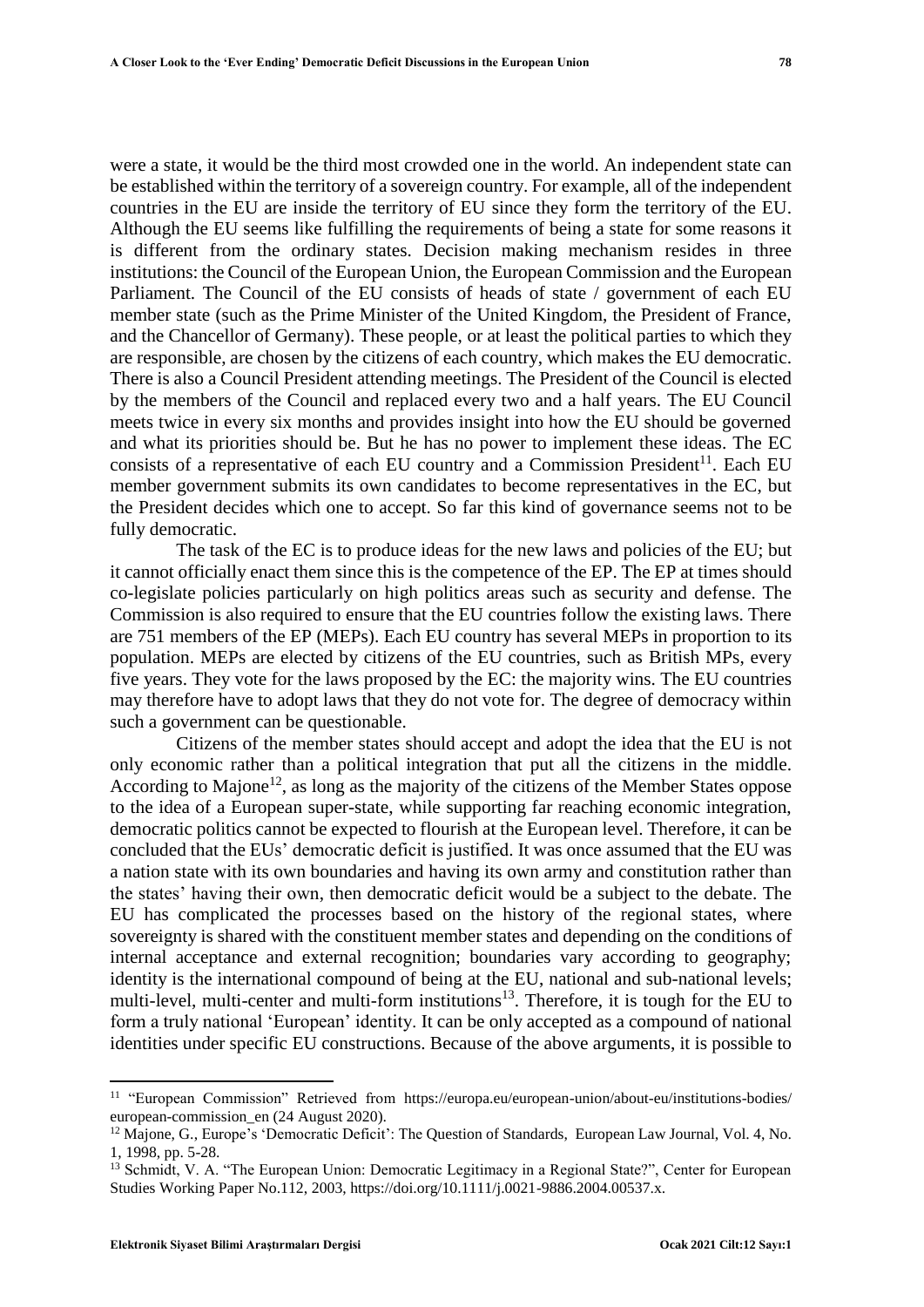say that the EU is having an indirect democracy through national parliaments. Decreasing the role of national parliaments will not be a solution for the so called democracy problem in the union due to the *sui generis<sup>14</sup>* structure of the union.

## **The Role of the EP and the Rise of the Euroskeptic Parties**

Parliaments are decision making bodies. Since the EU cannot be called as a state; EP does not function like states' parliaments. First EP elections took place on 7 and 10 June 1979, after the Act on European elections entered into force<sup>15</sup>. Even after first direct elections, decision making role of EP was still weak. The EU is not based on party democracy, and there is more scope for open deliberation in the EP than in a fully-fledged party-based system. EP has formulated several draft constitutions like it is expected from. The EP has also argued that the democratic deficit of the EU is actually a parliamentary deficit. Since the entity with the greatest potential to become the foremost embodiment of the peoples of Europe, the EP has been a core actor in the promotion of democratic legitimacy within the EU particularly since the  $1980s^{16}$ .

Democratic deficit can be attributed to the current electoral and party system forming the institutional deficiencies as well as not having a single European people. Since all the authority and responsibility belongs to European institutions, supranational identity does not have a chance to take the nationalist votes. According to Decker<sup>17</sup> the direct election of the Commission president and the transfer of core national competences (such as foreign and security policy) to the EU. This approach is complemented by Hix and Føllesdal, who see the lack of a European-wide party system and the absence of a clearly recognizable parliamentary opposition at EU level as the greatest hindrances to the development of democracy at that  $level<sup>18</sup>$ .

The working logic of the EU stands on a critical point: The governing system of the EU gives most of the autonomy to the EU officials in the following areas: central banking, constitutional decision, criminal and civil persecution, technical administration and probably the most important, economic diplomacy. This government system is by nature 'undemocratic' considering the other factors<sup>19</sup>. The debate on the distribution of power over the EC over the next five years has been fueled by the finalization of the number of parties' representatives in the EU's 751-seat parliament. Although it is difficult to make a final judgement, the EPP, S&D, ALDE and G / EFA groups, which have traditionally been clustered as pro-EU, will represent approximately 70% of the parliament, but the total number of left and right populist parties identified as European skeptics (Euroskeptics) the number of seats remaining at 250 may be an important indicator for EU institutions that are expected to take shape in the near future. However, it is difficult to interpret the increase in

<sup>&</sup>lt;sup>14</sup> Unique, peculiar.<https://www.merriam-webster.com/dictionary/sui%20generis> (10.09.2020).

<sup>&</sup>lt;sup>15</sup> "The European Parliament Historical Background", 2020, Retrieved from [http://www.europarl.](http://www.europarl/)europa.eu/ ftu/pdf/en/FTU\_1.3.1.pdf.

<sup>&</sup>lt;sup>16</sup> Neunreither, K., The Democratic Deficit of the European Union: Towards Closer Cooperation between the European Parliament and the National Parliaments, Government and Opposition Vol. 29, No. 3, 1994, p. 310. <sup>17</sup> Decker, F., Governance Beyond the Nation-state. Reflections on the Democratic Deficit of the European Union, Journal of European Public Policy Vol. 9, No. 2, 2002, pp. 256-72.

<sup>&</sup>lt;sup>18</sup> Follesdal Andreas and Hix Simon, Why There is A Democratic Deficit in the EU: A Response to Majone and Moravcsik, Journal of Common Market Studies Vol 44, No 3, 2006, p.552,

<sup>&</sup>lt;sup>19</sup> Moravcsik A., Is there a Democratic Deficit in World Politics? A Framework for Analysis, Government and Opposition Vol. 9, No. 2, 2004, p. 362.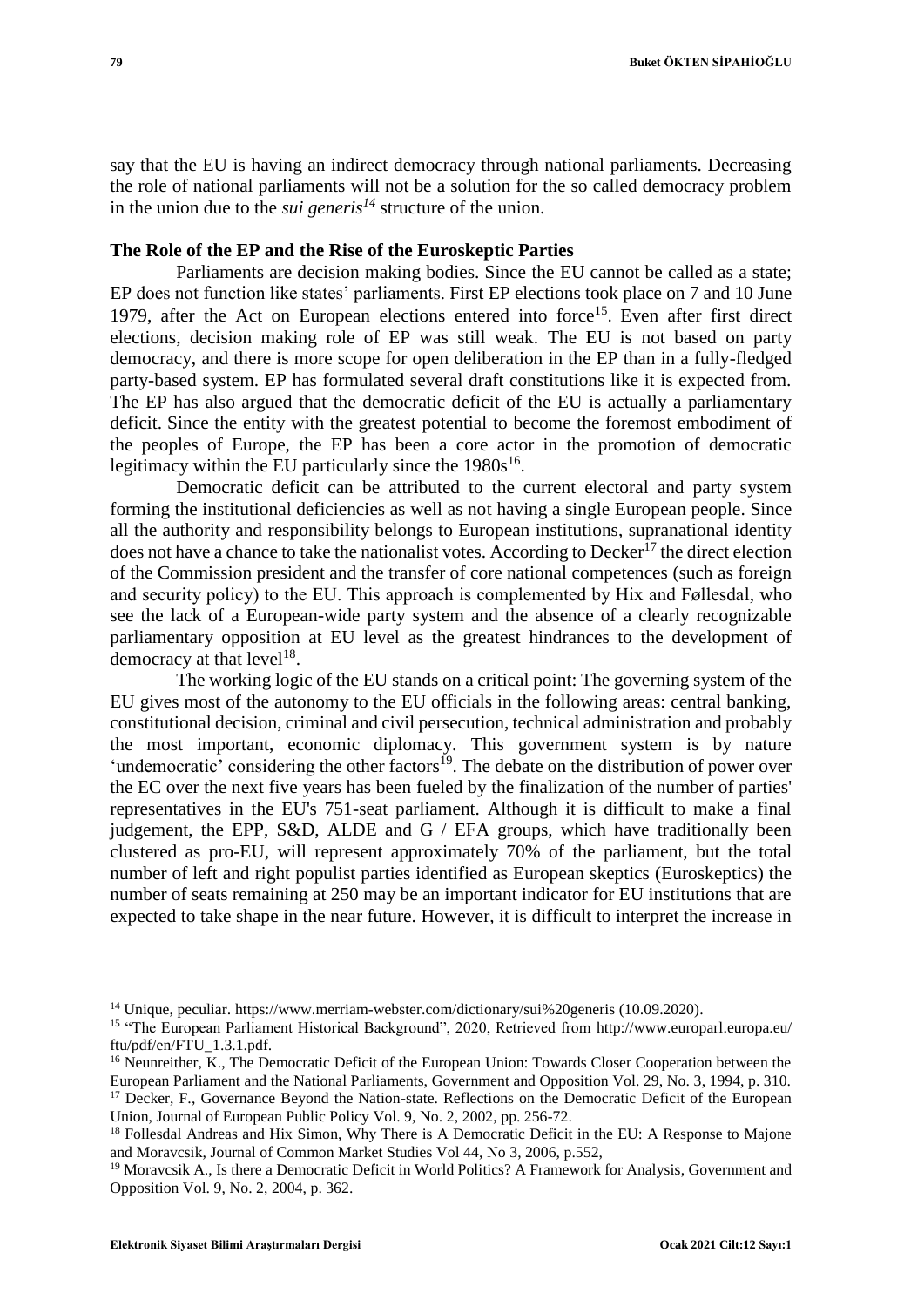voter turnout and the low success of the right populist parties in the EP as a triumph of EU integration policies and democracy.<sup>20</sup>

Considering legislative procedures; in the three pillars of the EU, that they had their own regulation and decision making initiative. There is an invisible separation of powers between the institutions of the EU. Besides, the differentiated methods in the decision making process and informal consultations make predictions regarding such kind of regulation that should be implemented. Different opinions were presented about how to make these institutions democratic. EP is at the center of these discussions. EP aims to fulfill the democracy need of its citizens. Main task that is attributed to EP is to control national governments although it was jammed between three main institutions of the union: the Council, the Commission, and the Parliament.

The EP has limited powers to influence the decisions and functioning of the EU institutions: the EP cannot collect taxes, enact new laws, and has no broad authority to hold the EC accountable for its decisions. For the EP, the democratic deficit undermines the link between leaders and citizens, which is necessary for the governance. The 2019 elections have been an exception for the last 20 years and it has been observed that the European public have an increased attention towards the elections. The crack in the Union created by the deficit of democracy in the EP brings up the arguments regarding the legitimacy of the Union, which in turn leads to a continuous expression of the effective EP by the anti-EU media.

#### *European Style* **Democracy**

Scholars agree on the idea that although there may not be a single citizen in the EU, there would still be some people who are in favor of democracies and would rather together form the EU "demoicracy".<sup>21</sup> Besides, the national executives in the Council of Ministers express their wishes -still indirectly- plus the voices of the elected national members of the EP can express their wishes- directly and faintly.<sup>22</sup> Assuming that the legitimacy means defending minority rights as well as that of the majority, the EU can be said to be legitimate. National executives have right to turn back any rule that is subject to consensus. Also, the consensus rule with high political saliency is not a must for the member state. The deepest impact on European Citizens' is probably the supranational rights of the citizens. Not only Maastricht (1992) and Lisbon Treaties (2007), but also the EU Charter of Fundamental Rights of 2009 assimilated European Citizenship. This citizenship includes the fundamental rights of the national citizenship plus the ones that is required to be a so-called *EU citizen* like the right to vote, the promise of regular elections, the right to stand in these elections regardless of residence in the EU, and the freedom of movement within the EU (Articles 10, 11, 21 and 45 TEU and EU Charter 2009). 23

There have been some attempts to form common European values like living in a single state rather than in a supranational state; which persistently increases the power of nation state. Considering the fact that to impose a new treaty to all member states will be

 $\overline{a}$ 

<sup>20</sup> "EP Election Results", (02 July 2019), Retrieved from<https://europarl.europa.eu/election-results-2019/en> (20 August 2020).

<sup>&</sup>lt;sup>21</sup> Nicolaïdis, K., "Our European Demoi-cracy: Is this Constitution a Third Way for Europe?", In, (Nicolaïdis, K, and Weatherill, S. (Ed.) Whose Europe? National Models and the Constitution of the European Union, 2003, pp. 137-152, Oxford University Print.

 $\frac{22}{2}$  Scharpf, F., Democracy large and small: Reforming the EU to sustain democratic legitimacy on all levels, Juncture 21, 2015, p. 271.

<sup>&</sup>lt;sup>23</sup> Lee, D., The European Union's Democratic Deficit and Options for EU Democracy in the 21st Century, EUC Working Paper No. 22, 2014, Retrieved from http://aei.pitt.edu/.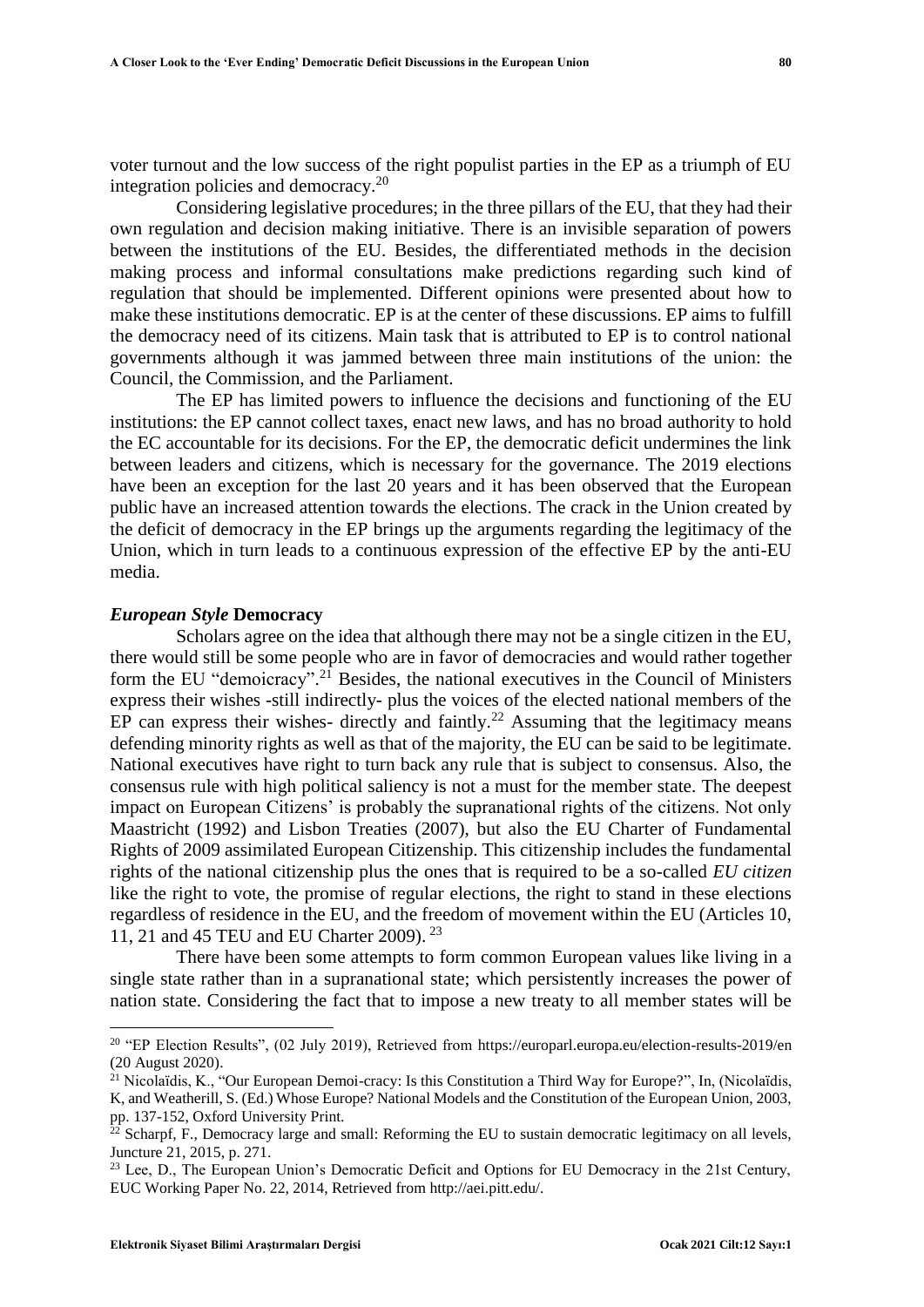implausible, one possible suggestion for the solution of democratic deficit problem could be about the EU commissioners. In order to make the citizens feel like they involve in the decision process will be to let them choose EU commissioners with the direct election by the national citizens.<sup>24</sup> Carroll argues that "the European democracy and civil liberty are powerful forces for change. And now the remote EU is at much greater risk from external threats should it fail to engage citizens in a public debate about the true value of its existence

– as the post-war 'permissive consensus' ends." <sup>25</sup> Dimitris Chryssochoou claims: "The starting point is that without a European demos there can be no European democracy and at the heart of the EU's democratic deficit lies the absence of a civic we-ness – that is, a sense of common identity among Europeans". 26

Accustomed to the characteristic of the national-level democracies, European style democracy is unique and differentiates itself from other supranational organizations. It is not reasonable to expect the EP to be a representative of union citizens considering the fact that the EU's citizen body is massively larger than that of the USA's. There are more democratic ideas and a heterogenous structure of governance than it seems. Without giving the citizens the value of being an 'individual' and a part of the Union- besides being a citizen of a Union state, it should be ineptness to expect EU citizens to care about the EU politics. The absence of a 'European' element in national and European elections means that EU citizens' preferences for issues on the EU policy agenda have only a indirect influence on EU policy outcomes<sup>27</sup>. European style democracy requires the assumption that there is nothing to legitimate about it. The structure of the Union governance tend to produce negative integration and its institutions are criticized for producing negative integration.

If it is necessary to redefine the democratic deficiency of the EU, it would be wise to bear in mind that the Union desires to keep the authority mostly in its hands whilst disregarding the national democracies that are not ready to share their authority. This is a two sided relationship in which no side becomes totally interdependent.<sup>28</sup> A democratic EU would not really be more democratic regarding its very diverse structure consisting of several national policies. What specific features one single state could have is much more complicated in a *superstate* because of its diversity. Schmidt clarifies the distinction between national style democracy and European style democracy as follows: "Nation state style democracy explicable as "government *by* the people" through political participation, "government *of* the people" through citizen representation, "government *for* the people" through effective government does not fit to the European style democracy as government "*for* the people and *with* the people." 29

The EU does not actually have the problem of democratic deficit, it has the problem of delegation of power from its governing bodies to the member states. Probably it is the view of democracy that directs the studies to come up with a conclusion to a democratic deficit in the EU. Whereas the strong role of national governments and its limited mandate

<sup>&</sup>lt;sup>24</sup> Bonde, Jans-Peter, The European Union's Democratic Deficit How to Fix it, Brown Journal of World Affairs , Vol 7, No 2, 2011, pp. 147-62, p.160, Retrieved from http://www.jstor.org.

<sup>&</sup>lt;sup>25</sup> Carroll, Dean, Failure to address EU 'democratic deficit' could bring about the collapse of the European project, 22 August 2014, https://www.linkedin.com/pulse/20140822120321-89750067-failure-to-address-theeu-s-democratic-deficit-could-bring-about-the-collapse-of-the-european-project (20 August 2019).

<sup>26</sup> Chryssochoou, Dimitris N., Theorizing European Integration, Routledge: New York, 2008, p.149.

<sup>&</sup>lt;sup>27</sup> Follesdal A, Hix S., Why There is A Democratic Deficit.., 2006, p.552.

<sup>28</sup> Nicolaïdis, K., European demoicracy and its crisis, Journal of Common Market Studies Vol. 5, No. 2, 2013, p. 352.

<sup>&</sup>lt;sup>29</sup>Schmidt, V. A.,The European Union: Democratic Legitimacy in a Regional State?, Center for European Studies Working Paper No. 112., 2003, https://doi.org/10.1111/j.0021-9886.2004.00537.x.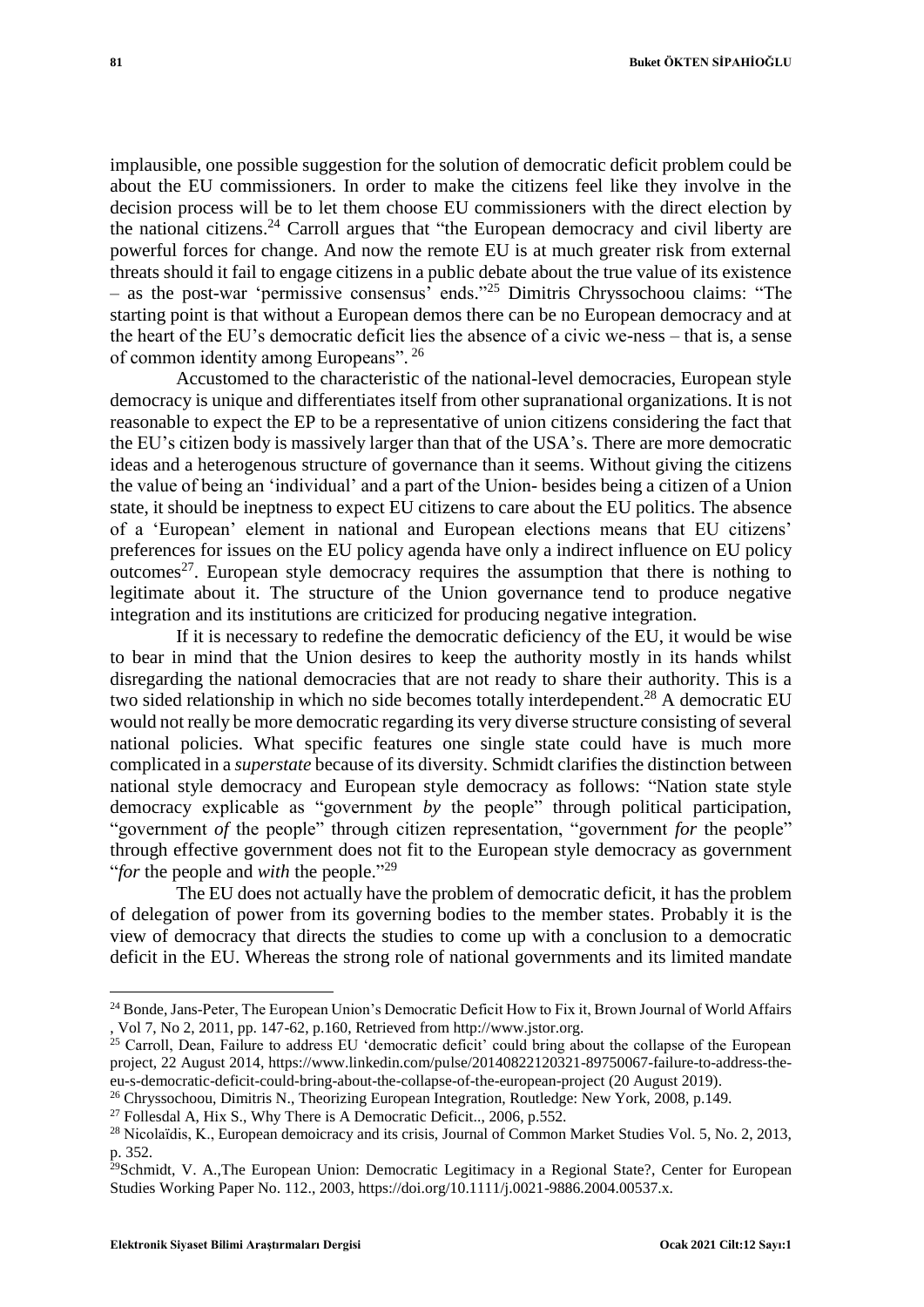over the citizens results with direct political participation.<sup>30</sup> According to this point of view, the EU does not deserve to be critiqued in this context where there is not a truly European demos. Beside, in EU there is no demand or supply of a European super-demos or a European super democracy.<sup>31</sup> Scharpf argues about the no-demos problem by adding that "EU's internal divisions far exceed the ethnic, linguistic, religious and cultural heterogeneity of any national consensus democracy and its member states are much more diverse in size, wealth, social institutions, policy legacies, historical memories and political aspirations than is true of the component polities of democratic federal states".<sup>32</sup>

## **Democracy and the Eurozone Crisis**

Eurozone crisis, which has started in 2008, cannot be held responsible for increasing the so-called democratic deficit problem of the EU. The debates on the EU politics that have emerged through the Euro crisis have not helped the democratic legitimacy of the EU rather than widening the gap between the supporters of European integration and Euroskeptics.<sup>33</sup> Almost 12 years after the Eurozone crisis, the authoritarian implementation of an austerity program known to be inoperative and the completely closed structure of the system inevitably created an idea among the voters. Against the market-right center (and neoliberalism-social democrats) extreme right-wing options are settling. In this context, unless the neoliberal structure of the EU has changed, it can be foreseen that political turmoil will continue to increase.

Considering the causes of the economic crisis and the obstacles to the solution process, it can be argued that economic integration is tried to be realized in a politically fragmented structure together. The EU leaders may agree on several decisions, but some non-binding regulations that cannot be enforced or requires public support lacks the legitimacy. The current crisis seems like an exam for the EU and its Single Market for 500 million consumers. Illegible dynamos such as Germany and the UK are the places that have potential for growth. The crisis is not limited to the economic level and naturally its effects have also an influence upon the domestic politics of the countries. Citizens of the member countries, especially those affected by the crisis sanctions, measures packages that upset the customary social welfare direct intervention in decision-making processes as an attack on independence.

Due to the failure of politicians to manage the spreading and deepening of the crisis, some members' technocrats have been appointed as presidents of countries. All these developments are already associated to the problem of "democracy deficit" and make the EU's future questionable. On the other hand, it is possible to say that both nationalism and EU-skepticism increases. Considering the fact that EU-skepticism and EU's democratic legitimacy is directly proportional; democratic deficit also tends to rise. As the economic crisis persists; this would indeed let questioning of the political union. Further, it may become inevitable to completely lose its vision of expansion. In this pessimistic scenario that is unwelcomed, an enlargement perspective loses its clarity.

The crisis has actually created a great opportunity for reform in Europe. For years, the Union has entered the process of reviewing its political and institutional architecture behind the accumulated imbalances. The fragmented structure that has been active in

<sup>&</sup>lt;sup>30</sup> Moravcsik A., Is there a Democratic Deficit in World Politics, 2004, p. 361.

<sup>31</sup> Neyer, J., Justice, not democracy: Legitimacy in the European Union, Journal of Common Market Studies Vol. 48, No. 4, 2010, p.906.

<sup>32</sup> Scharpf, F., Democracy large and small, 2015, p. 271.

<sup>&</sup>lt;sup>33</sup> Galpin Charlotte, The Euro Crisis and European Identities, Palgrave Macmillan: Cham., 2017., p.211.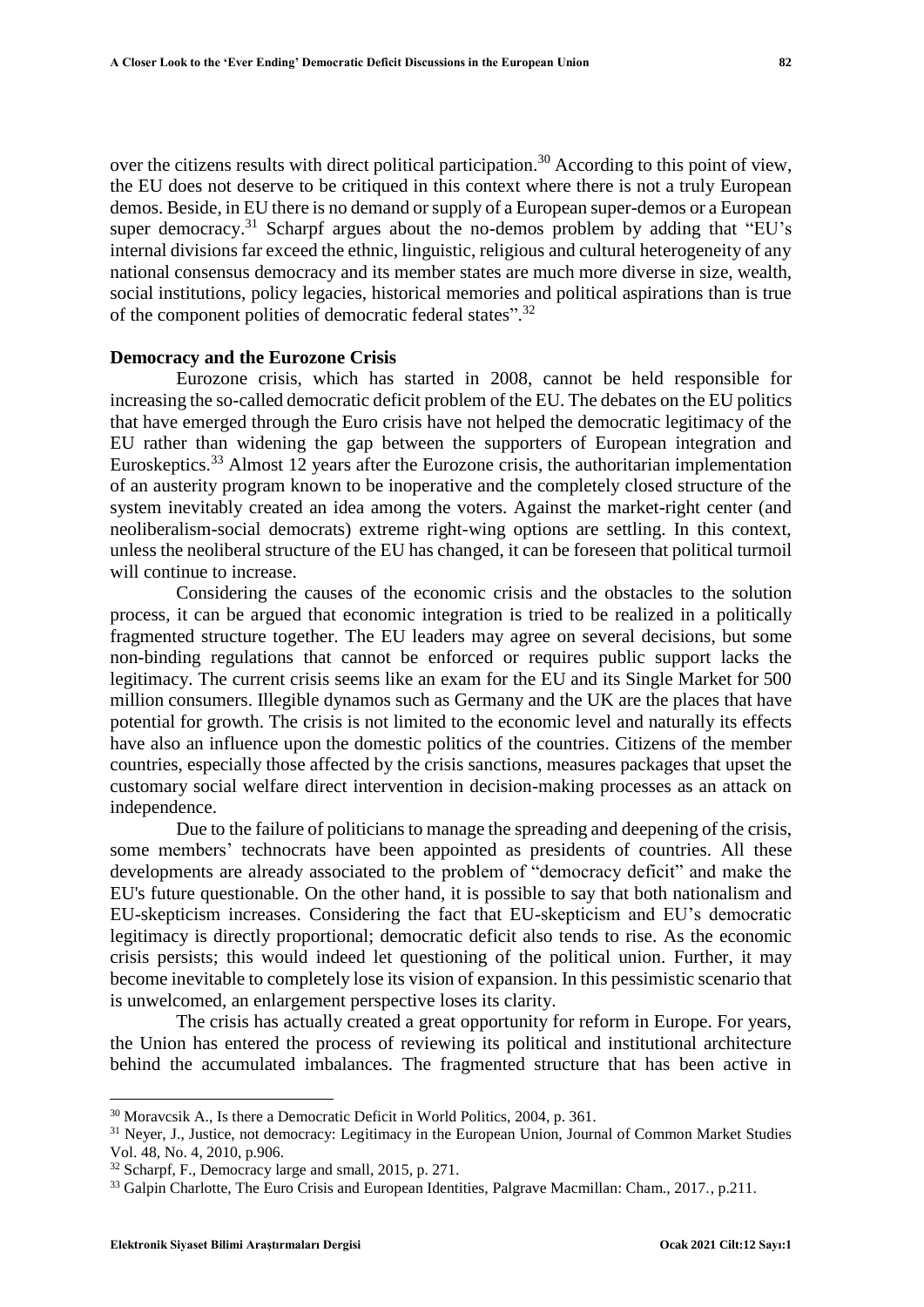European politics to this day delayed the necessary reforms. The leaders in Europe seek solutions to the crisis and to the tension created by the differences. However, a long time and an effort are needed to meet in a common point and some difficulties would be experienced meanwhile. Once again, the EU has seen that the road to a real economic and political unity is a complicated process with some problems to be faced along this path. Redetermination of cooperation areas of member states need to compromise across a wide range of policies until successful management is achieved. This is similar to the driving process of the policy coordination cycle towards the compromise plane, it is a journey to lose in terms of European countries. There are different views on how to overcome the neoliberal EU crisis. An idea that is forwarded by Nuhanović and Pašic<sup>34</sup> is that the current crisis can be overcome by further integration. In other words, the problem can be solved only if the fiscal union follows the monetary union, that is to say the establishment of the *United States of Europe*, since transfers from the current surplus countries to the current deficit will be possible. However, this option is difficult to implement and full integration requires the complete ineffectiveness of the member states whose action is already restricted.

The debt crisis in the Euro area has had not only economic but also political and social implications. Under the influence of the debt crisis, the establishment of technocratic governments under the presidency of Lucas Papademos in Greece and Mario Monti in Italy has brought questions of institutional deficit, the question of institutional legitimacy and the EU project, which already exist in the European public opinion. The democracy is discussed in terms of democracy standards that the technocratic governments in Italy and Greece are in charge, and that the appointees, rather than the elected, start governing the countries.<sup>35</sup> In the developments in Hungary, unity is questioning itself about democracy.

The measures taken on economic grounds intensify the concerns already existing on the democratic nature of the union, which the provisions of the Lisbon Treaty cannot resolve. Although the executive body of the EU, which is ruled by the Lisbon Treaty as a basis for representative democracy, is not present in the Commission's presidential system or in the parliamentary system.<sup>36</sup> The strengthening of the supervisory power of the member states on economic and fiscal policies and the ability to impose sanctions on member states that do not comply with the relevant rules under the name of the vote makes the regulations made for economic reasons questionable from the perspective of democracy. There have been many changes in governance in the EU against the public debt crisis. Legislation such as the six-pack of laws that tighten the rules of the stability and growth pact, new agreements such as coordination and governance agreements that limit the costs of the member states, or intergovernmental agreements, such as the European Semester Commission and the Council's member countries' macroeconomic policies.

### **Conclusion**

l

The definition of democracy is not yet agreed upon. The problem of the EU's democratic deficit is by nature always open to debate. Some scholars defend that the EU has democratic deficit since it is not a single state and with no EU citizen, rather has national

<sup>&</sup>lt;sup>34</sup> Nuhanović, A. Pašic J., "Crisis (of Idea) of European Union: Conditions and Possibilities to Overcome" International Business Research Vol. 12, No. 8, 2019, pp. 53-60. doi:10.5539/ibr.v12n8p53.

<sup>&</sup>lt;sup>35</sup> Finbow, Robert, "The Eurozone Crisis and the Fiscal Treaty: Implications for the Social Dimension and Democracy" In Finn Laursen (Ed.) The EU and the Eurozone Crisis, Routledge: New York, 2016., p.45-48.

<sup>36</sup> Shackleton, M., Transforming representative democracy in the EU? The role of the European Parliament, Journal of European Integration Vol. 39, No. 2, 2017, pp. 191-205. doi:10.1080/07036337.2016.1277713, p.192.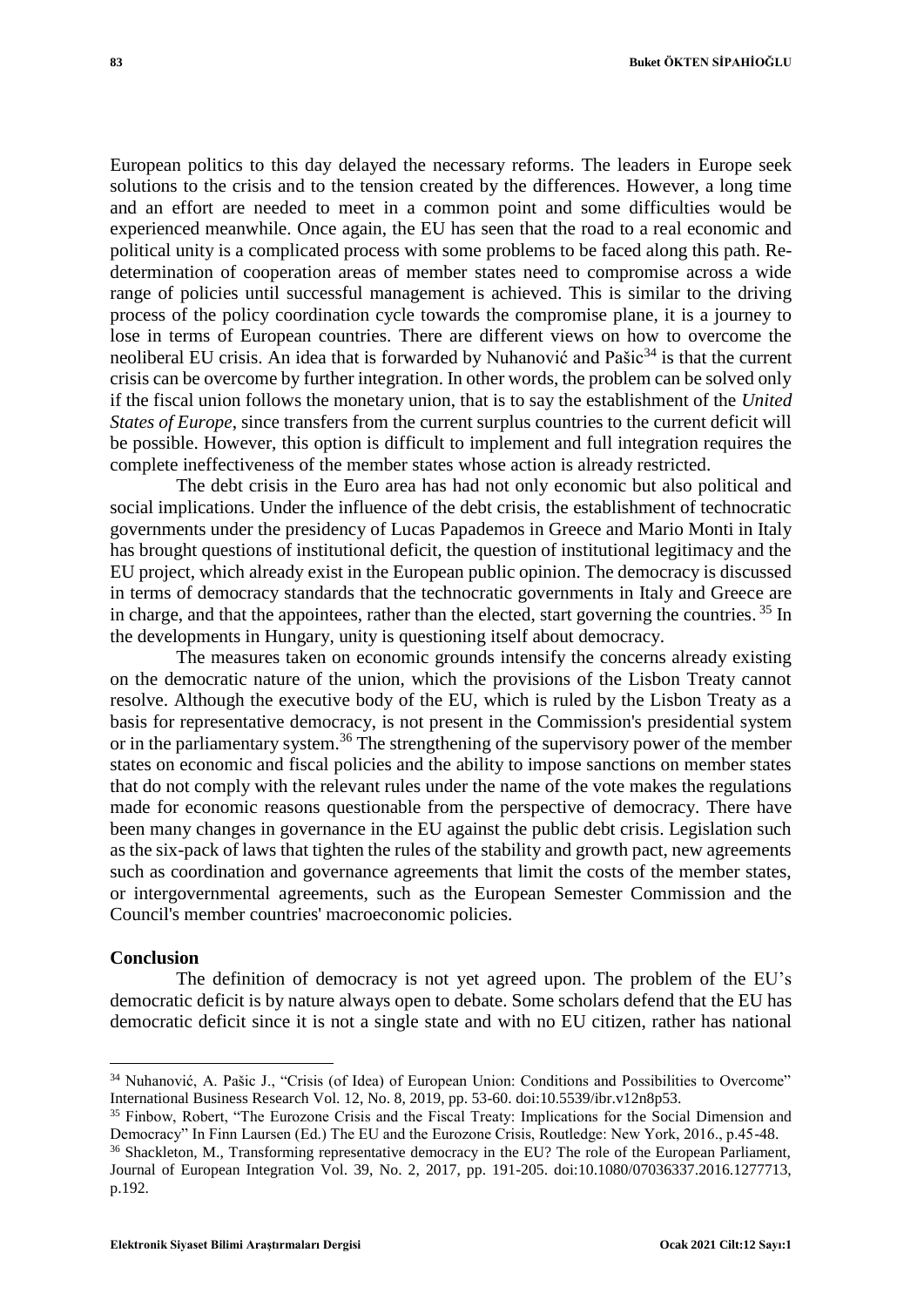citizens who cannot vote directly over the Unions' decisions. Other scholars however agree that the EU has no democratic deficit, rather has structural deficit. This study agrees to the scholars that line up with the EU has structural deficit rather than democratic deficit. The Commission and the Council should have more responsibility towards the EP, as in the case of parliamentary systems. For a democratic EU, first of all, social legitimacy will have to be achieved. The need to be closer to the public should not be forgotten. For this purpose, as an innovation introduced by the Lisbon Treaty, meticulous attention should be paid to making the legislative meetings open to the public. Although the Lisbon Treaty is promising, it is clear that the rapprochement with the people part of the democracy deficit will continue to be studied after the treaty. As a result, it is clear that some more time is needed to see the post-Lisbon evolution of the democratic development of the EU. European Citizens initiative did not let the system change for the benefit of the citizens since the structure does not let.

The EU has faced the greatest crisis of democracy in its half-century existence. At one point, there are social and political consequences of the economic crisis in the Eurozone in southern countries. In countries like Spain where almost one in two young people is unemployed<sup>37</sup>, people question the democratic legitimacy of the saving policies that the EU imposes on elected representatives of their countries. While this may be the ineffectiveness of the democratic governance, it is an objection familiar with the EU, which bases its origin on the principle of representative democracy. Several assumptions and arguments in this article may not be universally true and accepted. Because, democratic legitimacy of the EU depends on variable factors like how democratic the nation states are and their competency as well. In the developing world, it is neither very reasonable nor feasible to come up with exact, optimistic and generalized results. Rather than finding one single solution, it is crucial to accept that the democratic character of the EU depends mostly on its capacity to make European people happy and accomplish their goals.

<sup>37</sup>Spain Youth Unemployment Rate, [https://tradingeconomics.com/spain/youth-unemployment-rate,](https://tradingeconomics.com/spain/youth-unemployment-rate) (10 September 2020).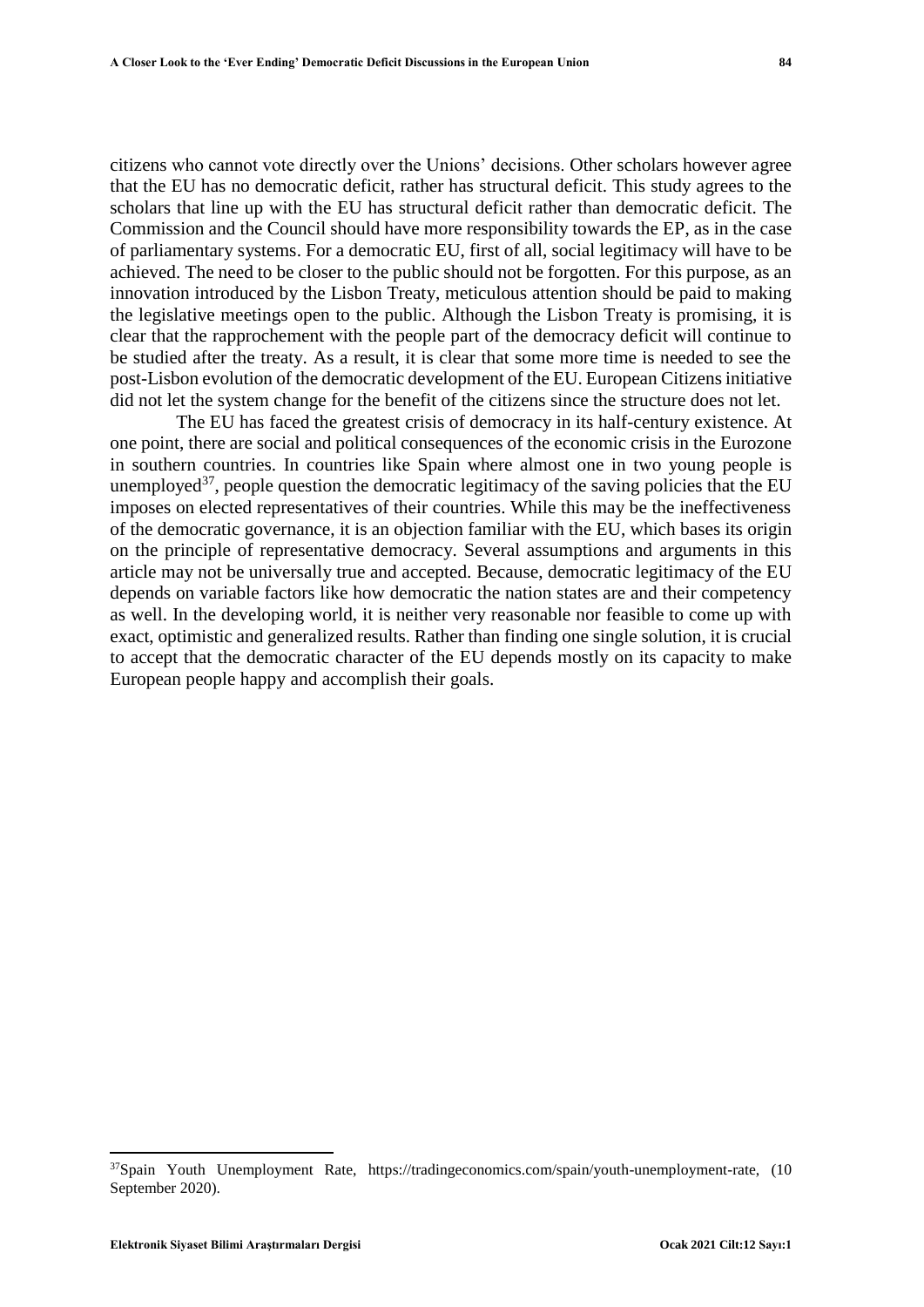# **REFERENCES**

Bonde, Jans-Peter, The European Union's Democratic Deficit How to Fix it, Brown Journal of World Affairs , Vol 7, No 2, 2011, pp. 147-62.

Carroll, Dean, Failure to address EU 'democratic deficit' could bring about the collapse of the European project, 22 August 2014, https://www.linkedin.com/pulse/20140822120321-89750067-failure-to-address-the-eus-democratic-deficit-could-bring-about-the-collapse-of-the-european-project (20 August 2019).

Chryssochoou, Dimitris N., "EU Democracy and the Democratic Deficit", In Michelle Cini and Nieves Pérez-Solórzano Borragán (Ed), European Union Politics Oxford University Press: Oxford 2003, pp. 377-89.

Chryssochoou, Dimitris N., Theorizing European Integration, Routledge: New York, 2008.

Dahl, Robert A., A Democratic Dilemma: System Effectiveness Versus Citizen Participation, Political Science Quarterly Vol 109, No 1, 1994, pp. 23-34. doi: 10.2307/2151659.

Decker, Frank, Governance Beyond the Nation-state Reflections on the Democratic Deficit of the European Union, Journal of European Public Policy Vol 9, No 2, 2002, pp. 256-72. [https://doi.org/10.1080/13501760110120255.](https://doi.org/10.1080/13501760110120255)

Democratic Deficit, https://eur-lex.europa.eu/summary/glossary/democratic\_deficit.html (18 May 2019).

Democracy, [https://www.merriam-webster.com/dictionary/democracy \(10](https://www.merriam-webster.com/dictionary/democracy%20(10) September 2020).

Eriksen, Erik Oddvar and Fossum, John Erik, Democracy through Strong Publics in the European Union?, Journal of Common Market Studies Vol 40, No 3, 2002, pp.401–24. [https://doi.org/10.1111/1468-5965.00362.](https://doi.org/10.1111/1468-5965.00362)

EP Election Results, 02 July 2019, [https://europarl.europa.eu/election-results-2019/en](https://europarl.europa.eu/election-results-2019/en%20(20)  [\(20](https://europarl.europa.eu/election-results-2019/en%20(20) August 2020).

European Commission, [https://europa.eu/european-union/about-eu/institutions](https://europa.eu/european-union/about-eu/institutions-bodies/european-commission_en%20(25)[bodies/european-commission\\_en \(25](https://europa.eu/european-union/about-eu/institutions-bodies/european-commission_en%20(25) August 2019).

Eurostat News release [https://ec.europa.eu/eurostat/documents/2995521/9967985/3-](https://ec.europa.eu/eurostat/documents/2995521/9967985/3-10072019-BP-EN.pdf/e152399b-cb9e-4a42-a155-c5de6dfe25d1%20(25) [10072019-BP-EN.pdf/e152399b-cb9e-4a42-a155-c5de6dfe25d1 \(25](https://ec.europa.eu/eurostat/documents/2995521/9967985/3-10072019-BP-EN.pdf/e152399b-cb9e-4a42-a155-c5de6dfe25d1%20(25) August 2019).

Finbow, Robert, "The Eurozone Crisis and the Fiscal Treaty: Implications for the Social Dimension and Democracy" In Finn Laursen (Ed.) The EU and the Eurozone Crisis, Routledge: New York, 2016.

Follesdal Andreas and Hix Simon, Why There is A Democratic Deficit in the EU: A Response to Majone and Moravcsik, Journal of Common Market Studies Vol 44, No 3, 2006, pp. 533-62. doi: 10.1111/j.1468-5965.2006.00650.

Galpin Charlotte, The Euro Crisis and European Identities, Palgrave Macmillan: Cham., 2017.

Hansen, Morgens Herman, Thucydides' Description of Democracy (2.37.1) and the EU Convention of 2003, Greek Roman and Bzytantine Studies 48, 2008, pp. 15-26. https://grbs.library.duke.edu

Kassim, Hussein, "The European Administration: Between Europeanization and Domestication". In Governing Europe (Ed.) Hayward, J. And Menon, A. pp. 139-161. Oxford University Press: Oxford, 2003.

Lee, Dexter, The European Union's Democratic Deficit and Options for EU Democracy in the 21st Century, EUC Working Paper No 22, 2014. http://aei.pitt.edu/